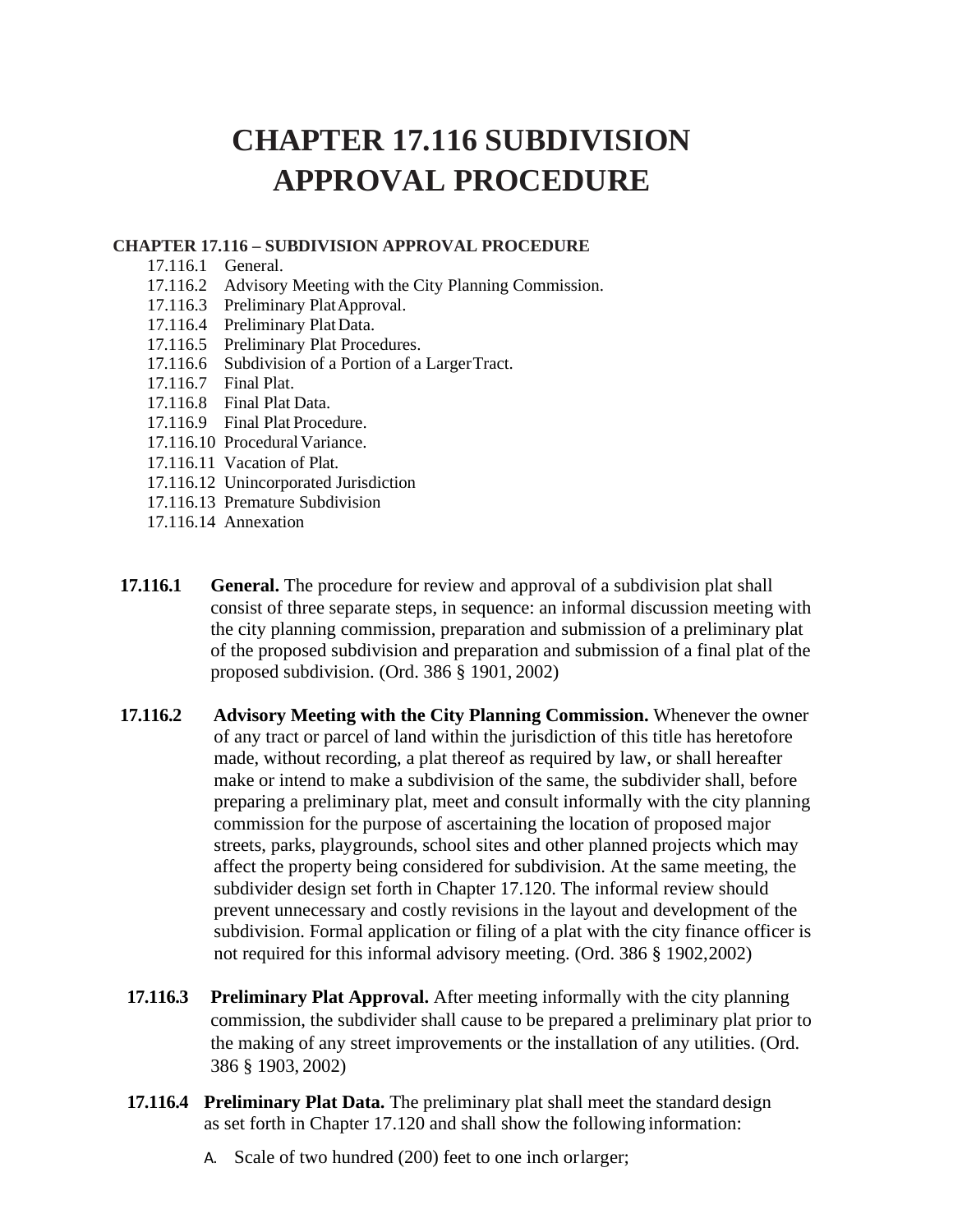- B. Name of subdivision, names and addresses of the owners, the engineer, or surveyor,and the owner of the adjacent property;
- C. A vicinity sketch at a scale of four hundred (400) feet or less to oneinch;
- D. Date, approximate magnetic and true north point, and graphicscale;
- E. Acreage of land to be subdivided;
- F. Contours at an interval of not greater than five feet or at a lesser interval if deemed necessary by the citycouncil;
- G. Boundary lines of area to be subdivided and their bearings anddistances;
- H. Existing and proposed easements and their locations, widths anddistances;
- I. Streets on and adjacent to the tract and their names, widths, approximate grades,and other dimensions as may be required;
- J. All streets to be platted showing the natural and finished grade drawn toscale;
- K. Utilities on and adjacent to the tract showing proposed connections to existing utility system and rear easements for utility poles and wires;
- L. Lot lines and lot numbers;
- M. Sites, and their acreages, if any, to be reserved or dedicated for parks, playgrounds, schools or other public uses; sites, if any, forsemi-public, commercial or multifamilyuses;
- N. Minimum building setback lines;
- O. Copies of proposed deed restrictions, if any. (Ord. 386 § 1904,2002)

## **17.116.5 Preliminary PlatProcedures.**

- A. Eleven (11) copies of the preliminary plat and the required supplementary material, shall be filed with the city finance officer, who shall transmit three copies to the chairperson of the city planning commission. Such filing shall take place at leastten (10) days prior to the meeting of the city planning commission at which time it is to be considered.
- B. The city planning commission shall study the preliminary plat to see if it conforms with the minimum standards and requirements as outlined in Chapters 17.92 and 17.96. Following a public hearing before and due consideration by the city planning commission, the commission shall transmit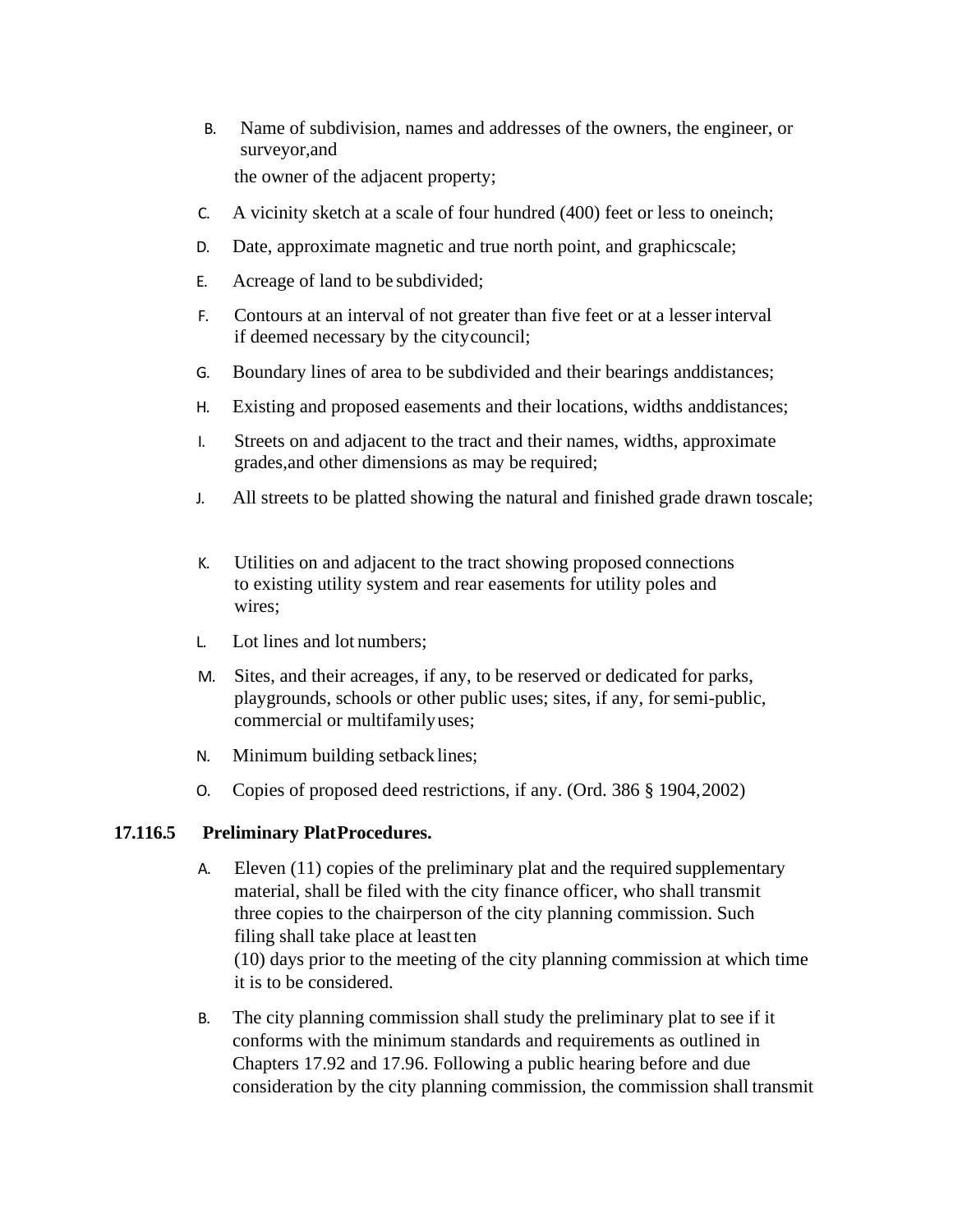all copies of the preliminary plat to the city council together with its recommendations at least forty-five (45) days after receipt thereof. Such recommendations shall include approval, disapproval or suggestions for plat on the modification and the reasons thereof, and a discussion of the affect of the plat on the comprehensive plan. The recommendations shall be of an advisory nature only. If the city planning commission does not act within forty-five (45) days, the preliminary

plat shall be deemed to have received a favorable recommendation in all respects, and shall receive due consideration by the city council.

- C. Following a public hearing and due consideration of the preliminary plat, the city council shall approve, disapprove or modify the recommendations of the city planning commission and may impose those requirements or grant those variances in conformance with this title deemed necessary and appropriate by the city council for final approval. One copy shall be returned to the subdivider and the others shall be retained by the financeofficer.
- D. Approval of the preliminary plat by the city council shall not constitute acceptance of the final plat. The approval of the preliminary plat shall lapse unless a final plat based thereon is submitted within one year from the date of such approval. An extension of time may be applied for by the subdivider and granted by the city council. (Ord. 386 § 1905,2002)
- **17.116.6 Subdivision of a Portion of a Larger Tract.** Whenever part of a tract is proposed to be subdivided and it is intended to subdivide additional parts of the tract in the future, a sketch plan of the entire tract shall be submitted to the city finance officer at the same time the preliminary plat for the first part of the tract to be platted is submitted. (Ord. 386 § 1906, 2002)
- **17.116.7 Final Plat.** The final plat shall conform substantially to the preliminary plat as approved. It may constitute only a portion of the preliminary plat that the subdivided proposes to record and develop. (Ord. 386 § 1907,2002)
- **17.116.8 Final Plat Data.** The final plat shall give the followinginformation:
	- A. The plat shall be at a scale of one hundred (100) feet to one inch orlarger;
	- B. Date, title, name and location of subdivision, graphic scale, and magnetic and truenorth line;
	- C. All dimensions, angles, bearings and similar date on the plat shall be tied to primary control points. Locations and control points shall be given. Except where deemed clearly unreasonable or infeasible by the city council, these control points shall be the locatedsection corners of the coordinate system of the state of South Dakota;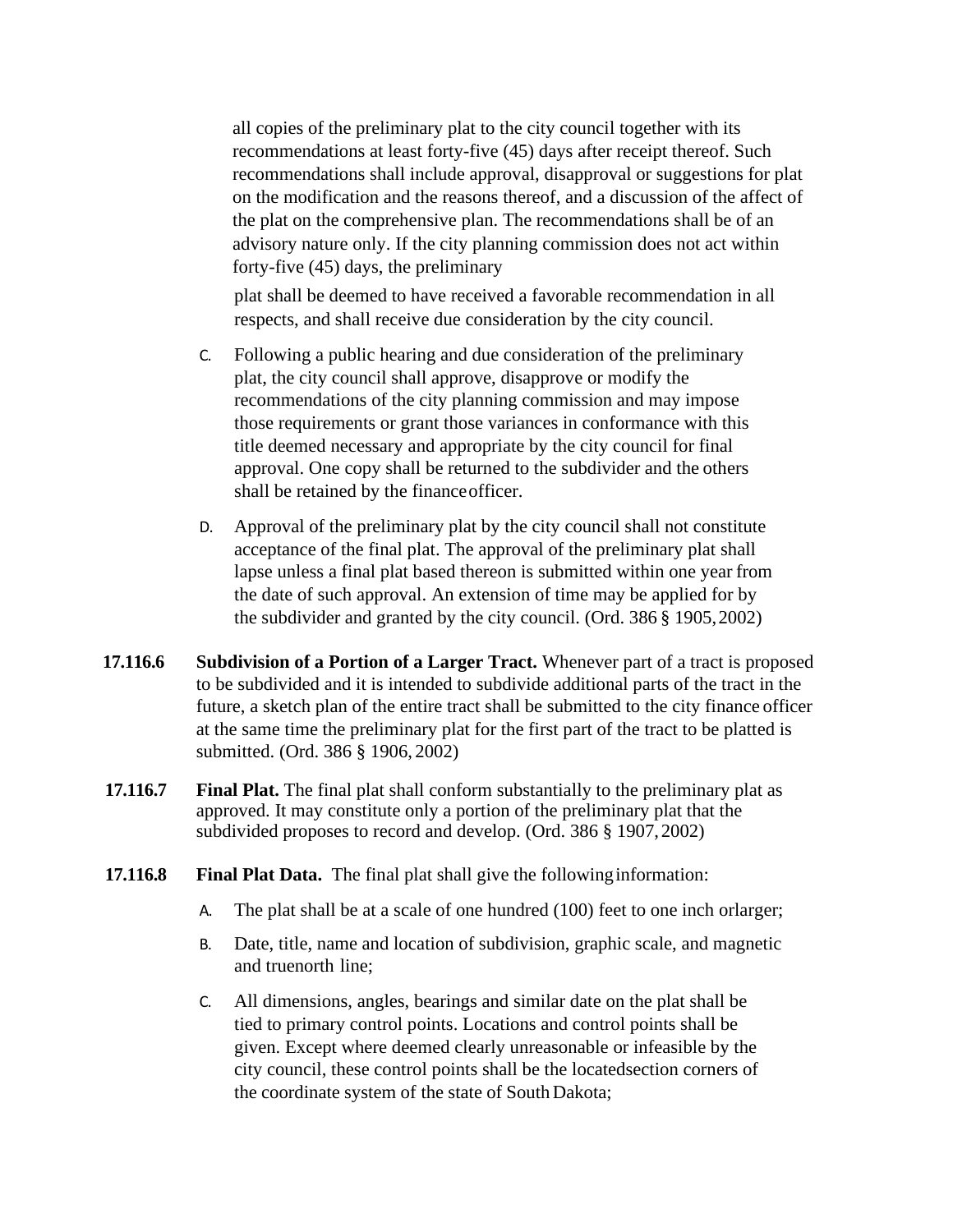- D. Tract boundary lines, right-of-way lines of streets, easements and other right-of-way, and property lines of residential lots and other sides with accurate dimensions to the nearest one- hundredths of a foot; bearings of deflection angles, radii, arcs, and central angles of all curves with dimensions to the nearestminute;
- E. Name and right-of-way width of each street, easement, or otherright-of-way;
- F. Lot numbers, lot lines, and frontagedimensions;
- G. Purpose for which sites other than residential lots are dedicated orreserved;
- H. Minimum building setback lines;
- I. Location and description ofmonuments;
- J. Names and locations of adjoining subdivisions and streets, the location of adjoining unplatted properties, and the name and addresses of the owners of adjoining unplatted properties;
- K. Certification on plat of title showing that the applicant is the owner, that the making of the plat receives his or her consent and is in accordance with his or her desires, and a statement by such owner dedicating streets, rights-ofway and any other sites for public use;
- L. Certification on plat by registered engineer as to the accuracy of survey andplat;
- M. Certification of approval by the land use administrator, when individual sewerage disposal or water systems are to be installed;
- N. If applicable, certification that the subdivider has compiled with one of the following alternatives: all the improvements have been installed in accordance with the requirementsof this title, or; a surety amount to assure such completion of all required improvements;
- O. Cross-sections, profiles and grades of streets, curbs, gutters and sidewalks showing locations of in-street utilities, and drawn to city standard scales and elevations shall be attached to the finalplat;
- P. Protective covenants shall either be placed directly on the final plat or attached theretoin form for recording;
- Q. Certification on plat by the mayor and city finance officer that the plat has beenapproved for recording in the office of the register of deeds. (Ord. 386 § 1908,2002)

## **17.116.9 Final platprocedure.**

A. Six copies of the final plat and the required supplementary material shall be filed with the city finance officer who shall transmit them to the chairperson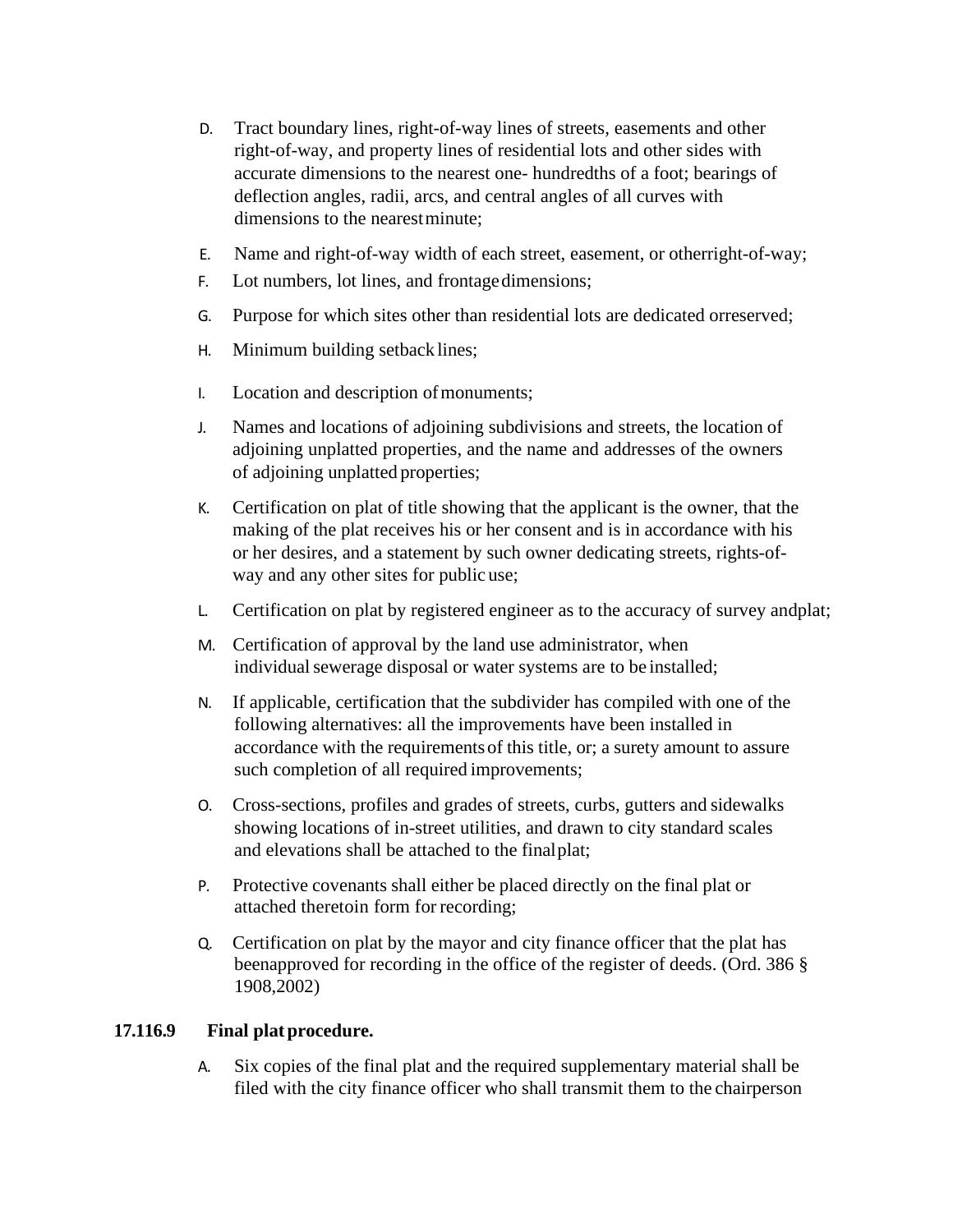of the city planning commission. Such filing shall take place at least ten (10) days prior to the meeting of the city planning commission at which it is to be considered.

- B. One copy of the final plat may be transmitted to a registered engineer to be selected by the city council who may check the plat as to computations, certifications, monuments, etc.,and that all the required improvements have been completed to the satisfaction of the city officials having jurisdiction, or in the case a surety bond has been posted, such is sufficient to cover the cost of the required improvements. If found satisfactory, he or she will return the copy of the final plat to the city planning commission with his or her approval certified thereon within ten (10) days of receipt thereof.
- C. One copy shall be transmitted to the land use administrator when individual sewage disposal or water supply facilities are to be installed. If the plat meets the approval of the land use administrator, he or she shall return the copy with his or her approval certified thereon within ten (10) days of receipt thereof.
- D. The city planning commission shall study the final plat to see if it conforms with the minimum standards and requirements as provided in this chapter and Chapters 17.92 and

17.96 as required by the city council. Following a public hearing before and due consideration by the city planning commission, the commission shall transmit all copies of the final plat to the city council, together with its recommendations at least thirty (30) days after receipt thereof. The recommendations shall include approval, disapproval or suggestions for modifications and reasons thereof, and a discussion of the effect of the plat on the comprehensive plan. The recommendations shall be of an advisory nature only. If the city planning commission does not act within thirty (30) days, the final plat shall be deemed to have received a favorable recommendation in all respects, and shall then receive due consideration by the city council.

E. The final plat shall be approved or disapproved within sixty (60) days after submission thereof to the city finance officer; otherwise such plat shall be deemed to have been approved and a certificate to that effect shall be issued by the city council on demand; provided, however, that the applicant for the approval may waive this requirement and consent to the extension of such period. The ground of disapproval of any plat shall be stated upon the records of the city council. Any plat submitted for approval shall contain the name and address of a person to whom notice of hearing may be sent; and no plat shall be acted upon by the city council without affording a hearing thereon, notice of the time and place of which shall be sent by mail to the address not less than five days before the date fixed therefore. The approval of the final plat by the city council shall not be deemed to constitute or affect on acceptance by the municipality or public of the dedication of any street or other ground shown on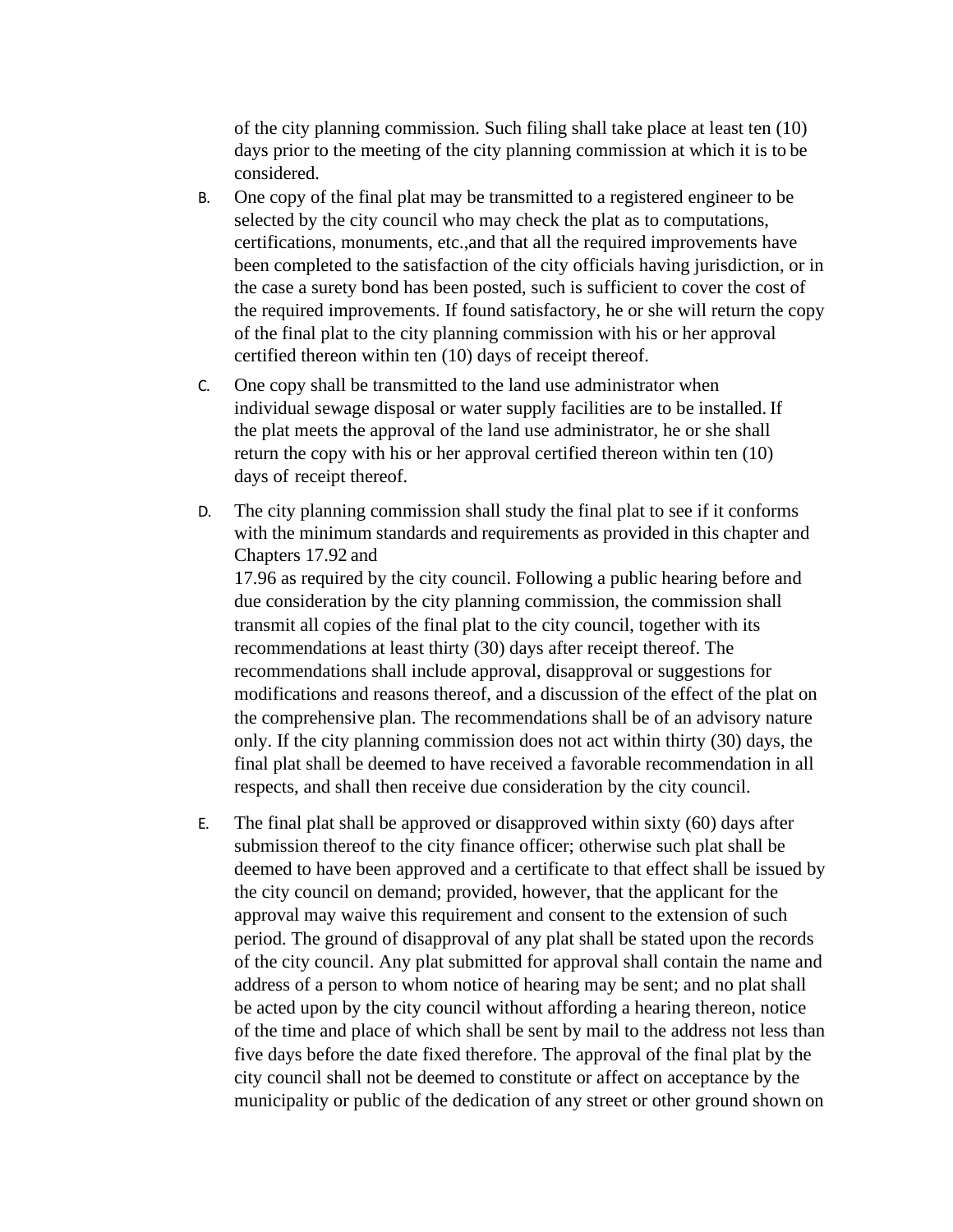the final plat.

- F. When the final plat has been approved by the city council one copy shall be returned to the subdivider with the approval of the city council certified thereon, for filing with the county register of deeds as an official plat of record. Another copy certified by the city council, shall be transmitted to the city finance officer for his or her records. With the exception of those improvements required by Chapter 17.92, no work shall be done on the subdivision and no lots shall be sold before the final plat is accepted and recorded. (Ord. 386 § 1909,2002)
- G. The procedures defined in this chapter shall apply to all subdivision plats within the City's jurisdictional limits as well as that jurisdictional authority permitted by SDCL 11-6-26 and defined in the Major Street Plan of the City's Comprehensive Plan.
- **17.116.10 Procedural Variance.** Where a proposed subdivision would contain five or less parcels or plats of land and no new streets, the preparation of a preliminary plat may be waived by the city council. (Ord. 386 § 1910,2002)
- **17.116.11 Vacation of Plat.** Any such plat may be vacated by the proprietor thereof according to state law. In such case, proceedings shall not be stayed otherwise than by a restraining order which may be granted by the planning commission or by a courtof record on application on notice to the officer from whom the appeal is taken and on due cause shown. (Ord. 386 § 1911, 2002)

# **17.116.12 Unincorporated Jurisdiction**

 When the Plat is determined as complete and is within the unincorporated jurisdiction of the City,

- A. The Subdivider shall deliver copies as required by the County Register of Deeds to the City's Authorized Official for signature. The City's Authorized Official shall schedule the Plat to be reviewed by the Planning Commission at its next regularly scheduled meeting. There shall be a minimum of seven working days between the completion of the review period and the Planning Commission's scheduled meeting date. The Planning Commission shall review the Plat and recommend to the City Council to approve, approve with conditions, or deny the Plat.
- B. The City Council, in taking action on the Plat, shall consider the recommendations of the Planning Commission and approve, approve with conditions, or deny the Plat.
- C. If approved, the City's Authorized Official shall collect the remaining signatures and file the Plat with the County Register of Deeds.